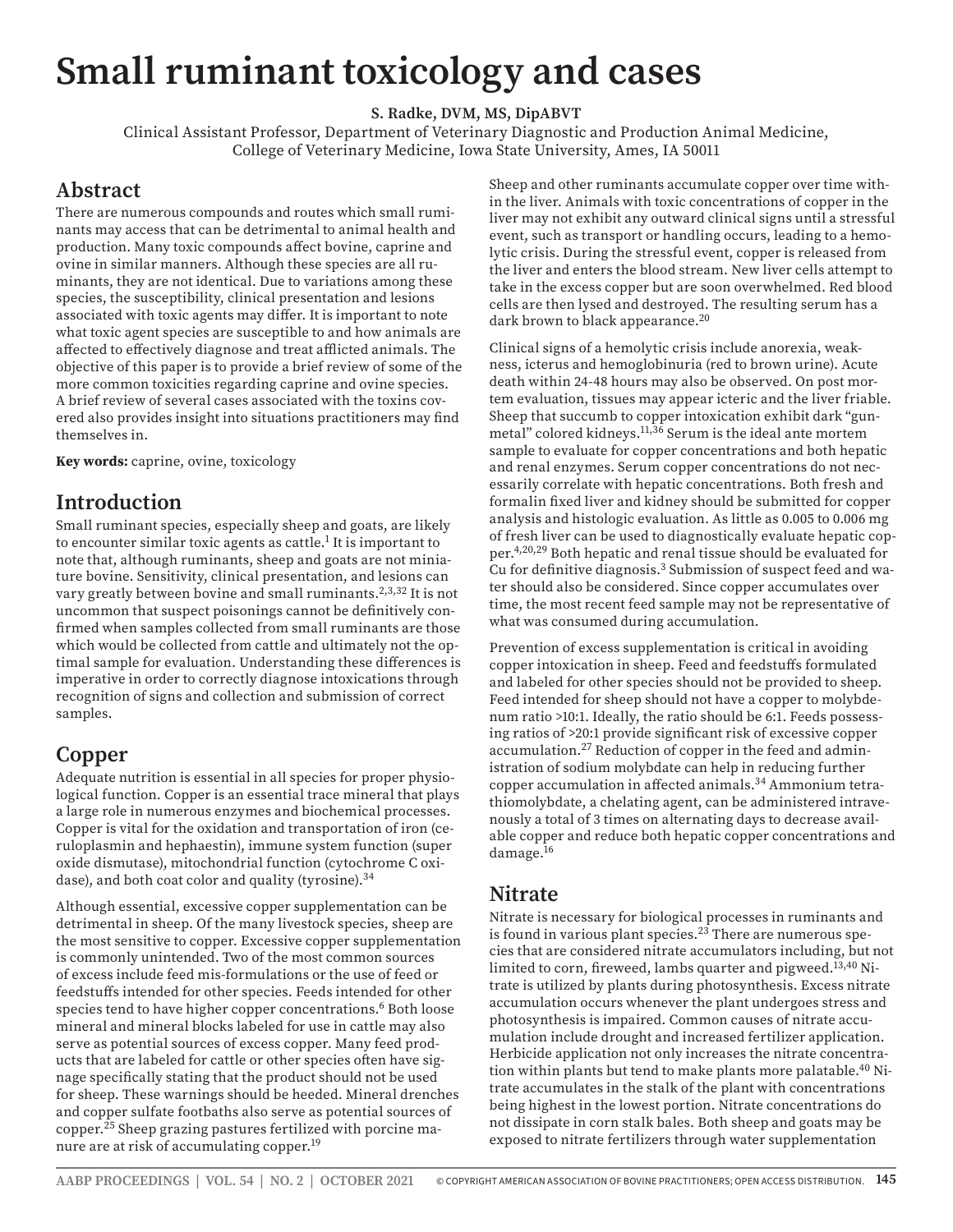or contaminated feeds.17,31 Exposure of ruminants to nitrate fertilizers through tanks used for fertilizer, despite tanks being washed, usually results in high mortality.<sup>37</sup>

Nitrite, not nitrate, induces toxic effects on caprine and ovine species. Intoxication occurs when rumen microbes, metabolizing nitrate to nitrite for growth, become overwhelmed. Nitrite accumulates in the blood, oxidizes ferrous iron to the ferric form, and forms methemoglobin.40 Methemoglobin is unable to carry oxygen, and tissues undergo anoxia.

Onset of clinical signs is rapid preceding death. Although often found dead, ruminants may be observed to exhibit signs associated with oxygen deprivation. Presentation may include weakness, ataxia, tremors and convulsions. Cyanotic mucous membranes and respiratory distress are characteristic of nitrate intoxication. Tissues and blood may have a chocolate-colored appearance due to methemoglobin formation.10

In ruminants, post mortem ocular fluid is the optimal sample to evaluated for nitrate.<sup>37</sup> Serum may be collected as an antemortem sample.17 Submission of suspect feed and water should be considered for evaluation. While forages possessing <5,000 ppm DM nitrate are generally recognized as safe for livestock species, forages with concentrations of >10,000 ppm DM nitrate are considered lethal and should be avoided entirely.10 Due to the acute nature of nitrate and rapid death, treatment may not be successful. Methylene blue 1% (20 mg/kg IV) and ascorbic acid (10 mg/kg IV) has been used successfully to treat goats following consumption of nitrate fertilizer.17

#### **Urea/NPN**

Urea is an economical source of non-protein nitrogen (NPN) in ruminants as it is incorporated into protein by ruminal microbes. Excess in the ration through misformulation or high urea content within feedstuffs can occur.9 Urea-based fertilizers also serve as a common source of exposure in goats and sheep through contaminated water or feed. As with nitrate fertilizers, consumption of fertilizers tends to lead to high mortality.37 Surface water sources may also pose a threat following heavy rains and run-off from fields with recently applied fertilizer. Exposure may also come in the form of fertilizer-contaminated feed from vehicles also used to haul fertilizer. Over supplementation by ration misformulation, barn-break-in, or providing high concentrations, especially mixes intended for other species, to unacclimated animals is not an uncommon occurrence. Unacclimated individuals are more susceptible to poisoning than acclimated individuals.<sup>38</sup>

Intoxication by urea is due largely in part to ruminal metabolism. Urease hydrolyzes urea to ammonia, and ammonia protonated to ammonium. During this process, the pH of the rumen steadily becomes more alkaline, and the production of ammonia is favored. Excess ammonia gets into the bloodstream where the liver converts it to urea that is excreted in the urine. When urea is consumed in excess, the ensuing ammonia production overwhelms the liver. Ammonia is then able to cross the blood brain barrier.<sup>38</sup>

Acute death is common in urea intoxications, and clinical signs may not be observed. Onset of clinical signs observed in sheep may occur in as little as 15 minutes following ingestion and include ataxia, incoordination, muscle fasciculations, tremoring, ptyalism, anuria, bloat and convulsive seizures.8,9 Characteristic gross and microscopic lesions are usually absent.<sup>9</sup> Ammonia analysis should be performed on post mortem ocular fluid and

rumen content that is collected, sealed, and frozen immediately.37 Due to the volatile nature of ammonia, diagnostic value is lost as the postmortem sample collection interval increases. Animals dead for greater than 12 hours in moderate climates have undergone too much autolysis to be diagnostically useful. This timeframe is dependent on climate of the region. Suspect feed and water samples should also be submitted for urea analysis.38 Rumen pH can be measured in the field or through laboratory analysis. A rumen pH >8 is consistent with urea poisoning.<sup>33</sup>

Due to acute nature of poisoning, treatment may come too late to be effective. Treatment of urea poisoning centers around halting further formation of ammonia by inhibiting urease. Administration of cold water and acetic acid (vinegar) creates a sub optimal environment for urease to function.<sup>33</sup> Due to the potential of limited resources for treatment and acute nature of intoxication, individuals should be triaged as severity of signs and capacity to urinate may serve as prognostic indicators. Sheep that survived intoxication were observed to urinate frequently. Animas that retain the ability to urinate maintain a favorable prognosis. Severely affected sheep exhibiting no urination have a poor prognosis.8

## **Ionophores**

The ionophores monensin (rumensin) and lasalocid (bovatec) are common feed additives in caprine and ovine production respectively to improve feed efficiency and act as coccidostats. Ionophore intoxication can be easily misdiagnosed in small ruminant species as a result of its presentation. Intoxications, although not as common as in bovine, occur through feed misformulations, misuse, barn-break-in, and delivery errors. Feed misformulations may include excess being added to the ration through incorrect additive use, equipment failure, or antibiotic synergism.<sup>7,12</sup>

Excessive ionophore consumption results in an increased influx of sodium into cells followed by an influx of calcium. The influx of ions creates a drastic change in pH resulting in cellular damage. This, in addition to lipid peroxidation, results in membrane damage allowing more calcium to enter. The excess calcium activates multiple enzymes that ultimately lead to muscle necrosis.14

The clinical signs exhibited by goats and sheep differ from cattle and may often be perceived as neurologic in nature. Onset can occur within 24 hours. Sheep may go off feed and exhibit lethargy, weakness, stiff gait, and become recumbent. Surviving individuals may have decreased muscle mass in major muscle groups. Mortality may occur for an extended period of time following consumption.<sup>22</sup>

Gross lesions may be difficult to discern on postmortem evaluation.35 Sheep afflicted with salinomycin exhibited pulmonary and skeletal muscle congestion and edema. Both hydrothorax and hydropericardium have been reported to be present. Microscopically, cardiac degeneration was also observed.<sup>35</sup> Ascites along with pulmonary and hepatic congestion may be observed Skeletal muscle, not cardiac, is predominately affected in small ruminant species. Generalized pallor or streaking may be evident in major muscle groups including the loins and those within the forelimbs, and trunk region. Microscopically, myocyte degeneration and necrosis are observed. Fibrosis is evident in chronically affected individuals. In month-old lambs, gastrointestinal hemorrhage is reported.<sup>22</sup> Sections of skeletal muscle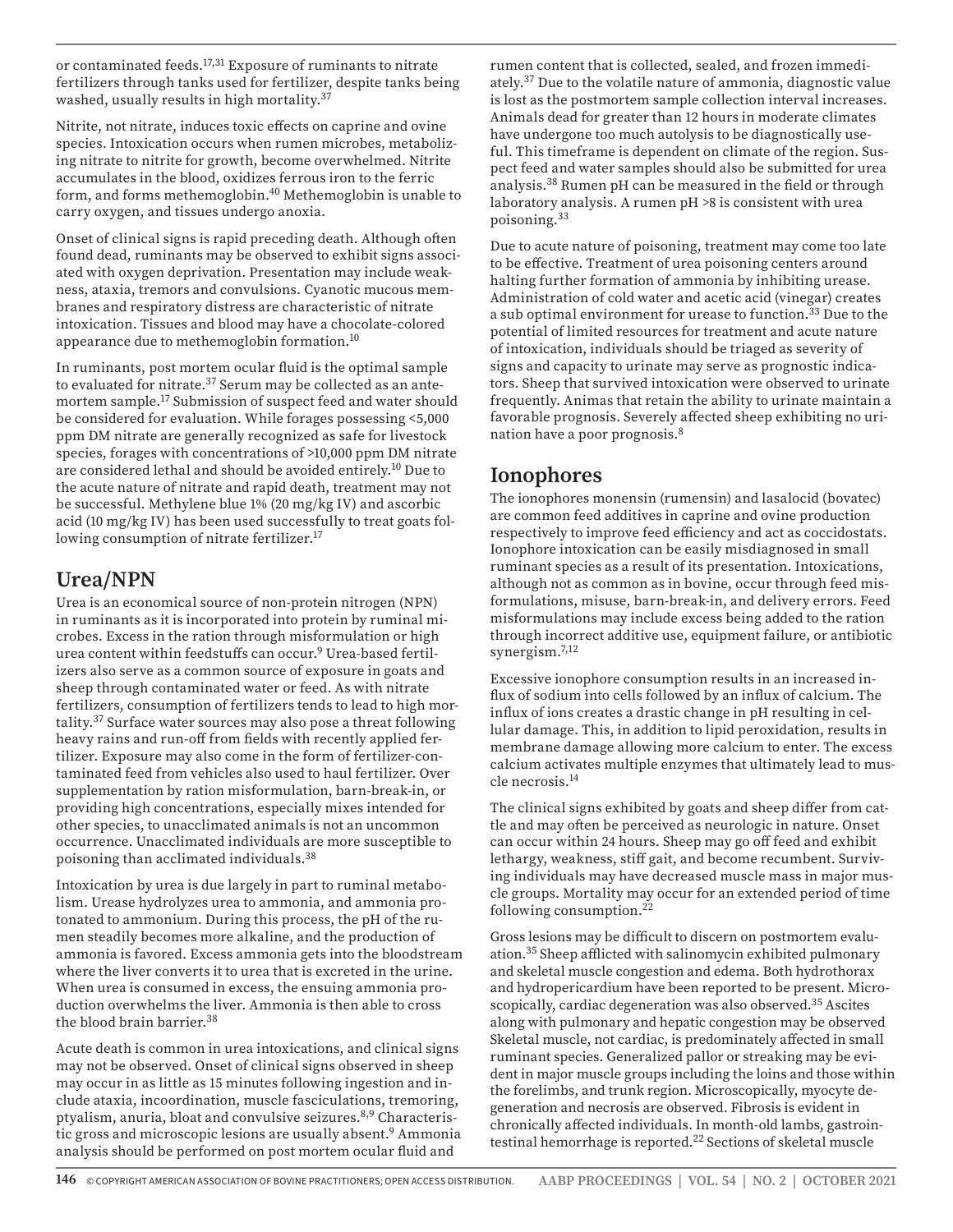from the aforementioned groups, along with cardiac, lung and liver, should be collected for microscopic evaluation.<sup>22,35</sup> Submission of suspect feed for ionophore analysis should be considered. due to the delayed onset of signs and unlikeliness of feed remining or a retained sample, the submitted feed may not be representative of the feed consumed to inflict complications. No specific treatment is available for ionophore intoxication. Animals that survive intoxication should be handled with minimal stress as mortality may persist in surviving individuals.<sup>14</sup>

## **Sulfur/sulfate**

The term polioencephalomalacia (PEM) is a common term that is often tied solely to sulfur. However, PEM is a lesion describing laminar cortical necrosis in the brain as lead, water deprivation and thiamine deficiency also result in PEM.26 The maximum concentration of sulfur in concentrated rations for small ruminants is 0.3% and 0.5% in forage diets.<sup>7</sup> Water may contain high concentrations of sulfate. Sulfate concentrations > 7000 ppm in water have been reported to cause death in cattle. Elevated sulfur in diets, accompanied with high sulfate water, increases the potential for intoxication. It is likely that small ruminants would be affected at concentrations such as that as well.<sup>15</sup>

Clinical signs are similar to those observed with lead poisoning and water deprivation. The rumen may appear gray or black in color. Fluorescence of the laminar cortical region of the brain under ultraviolet light may be present but is not definitive for sulfur associated PEM. Absence of fluorescence also does not rule out the presence of laminar cortical necrosis. Diagnosis is often made through retrospective analysis of feed and water accompanied by clinical signs and lesions consistent with intoxication. Increased dietary thiamine can help reduce clinical signs associated with sulfur induced PEM but may not completely prevent microscopic lesions in the brain.24

## **Algae**

Cyanobacteria, more commonly known as blue-green (BG) algae, are organisms that have the potential to produce harmful algal blooms (HAB). Not all species of cyanobacteria produce toxins detrimental to animal health. There are numerous species with many species capable of producing multiple toxins. *Aphanizomenon*, *Oscillatoria*, *Anabaena* and *Microcystis* are some of the most common species of concern.<sup>39</sup>

Production of the neurotoxins anatoxin-A and guanitoxin, formerly anatoxin-A(S), is predominant in Aphanizomenon, Oscillatoria and Anabaena species. Anatoxin-A acts exerts nicotinic effects on the body. The persistent depolarization of nicotinic receptors results in tremors, rigidity, convulsions, respiratory paralysis, and death.<sup>21</sup> Guanitoxin is a naturally produced cholinesterase inhibitor. Clinical signs include salivation, lacrimation, urination and defecation. Tremors and convulsions may also be observed. Guanitoxin does not cross the blood brain barrier.30 Although all species are susceptible to anatoxins, there are few reports of small ruminants afflicted by anatoxin.<sup>39</sup> Microcystin, produced by *Microcystis* sp., primarily affects the liver by causing massive hepatic necrosis. Clinical signs in sheep include lethargy, weakness, diarrhea, and those secondary to hepatic failure such as hemorrhage.<sup>18</sup> Hepatogenic photosensitivity has also been observed.5 Death in small ruminants associated with *Microcystis* may result within 18-48 hours.18

Rapid evaluation of water should be performed in suspect cases to prevent further losses. Water should be submitted for microscopic evaluation and identification of cyanobacteria with toxin producing potential. Liquid chromatography mass spectrometry and ELISA testing is available.39 Both water and rumen contents can be analyzed at select laboratories for cyanotoxin testing. Formalin fixed liver should also be submitted.28

No specific treatment is available regarding cyanotoxins. Treatment is supportive in nature and dependent on clinical signs. Supportive treatment may include activated charcoal, atropine, calcium, fluids and artificial respiration. Prevention of HAB may be attained through limiting nutrient runoff into water. Copper sulfate can be added to bodies of water with HAB to kill algae. Following use of copper sulfate, access to water by cattle should be restricted for a minimum of one week as toxins may be released following the destruction of algae.<sup>39</sup>

## **Copper case**

Ewes within a small herd were expected to lamb in early spring. Several ewes had been lost within the period of 2 weeks. One ewe was reported to exhibit respiratory difficulty. A mineral mix designed for cattle had been provided in the feed. An automobile battery was also present with the environment. Post mortem examination revealed very icteric adipose tissue surrounding the heart and lungs. Abdominal and mesenteric fat was also icteric. The liver exhibited an orange to yellow discoloration and was friable to the touch. All other tissues, including renal, were reported to be normal in appearance. Intestines and hepatic tissue exhibited severe autolysis of the ewe. Fetal tissues were reported as unremarkable. No evidence of an infectious agent was observed in either the ewe or fetus. Heavy metal analysis was performed due to concern for both lead and Cu. Lead was not detected in the liver, but copper was detected at almost 300 ppm. Hepatic concentrations of Cu in sheep exceeding 250 ppm are consistent with toxic accumulation and potential intoxication. In this situation, the cattle mineral utilized in the diet, was the likely source of excess Cu. The characterization of the liver and widespread icterus, accompanied with the history and hepatic copper concentrations would be consistent copper intoxication and hemolytic crisis. Fresh and formalin fixed renal tissue was not available for evaluation of lesions or Cu.

## **Urea cases**

In the month of August, 5 adult sheep were found dead in the morning on pasture. A pile of fertilizer was identified the subsequent day following evaluation of the environment. Aqueous fluid from 2 individuals were submitted frozen and evaluated for ammonia. Ocular ammonia concentrations of both sheep exceeded 200 ppm. Ocular ammonia concentrations >20 ppm are consistent with poisoning. Careful evaluation of the environment prior to turning out is an important consideration to prevent such poisonings. Another incident of urea poisoning involved the undiluted supplementation of a urea NPN mineral premix to a herd of goats. Soon after provision of the premix, multiple individuals died acutely. Further evaluation of the supplement revealed that it was a mixture designed for cattle in which the label specifically indicated that the product not be provided to sheep or goats.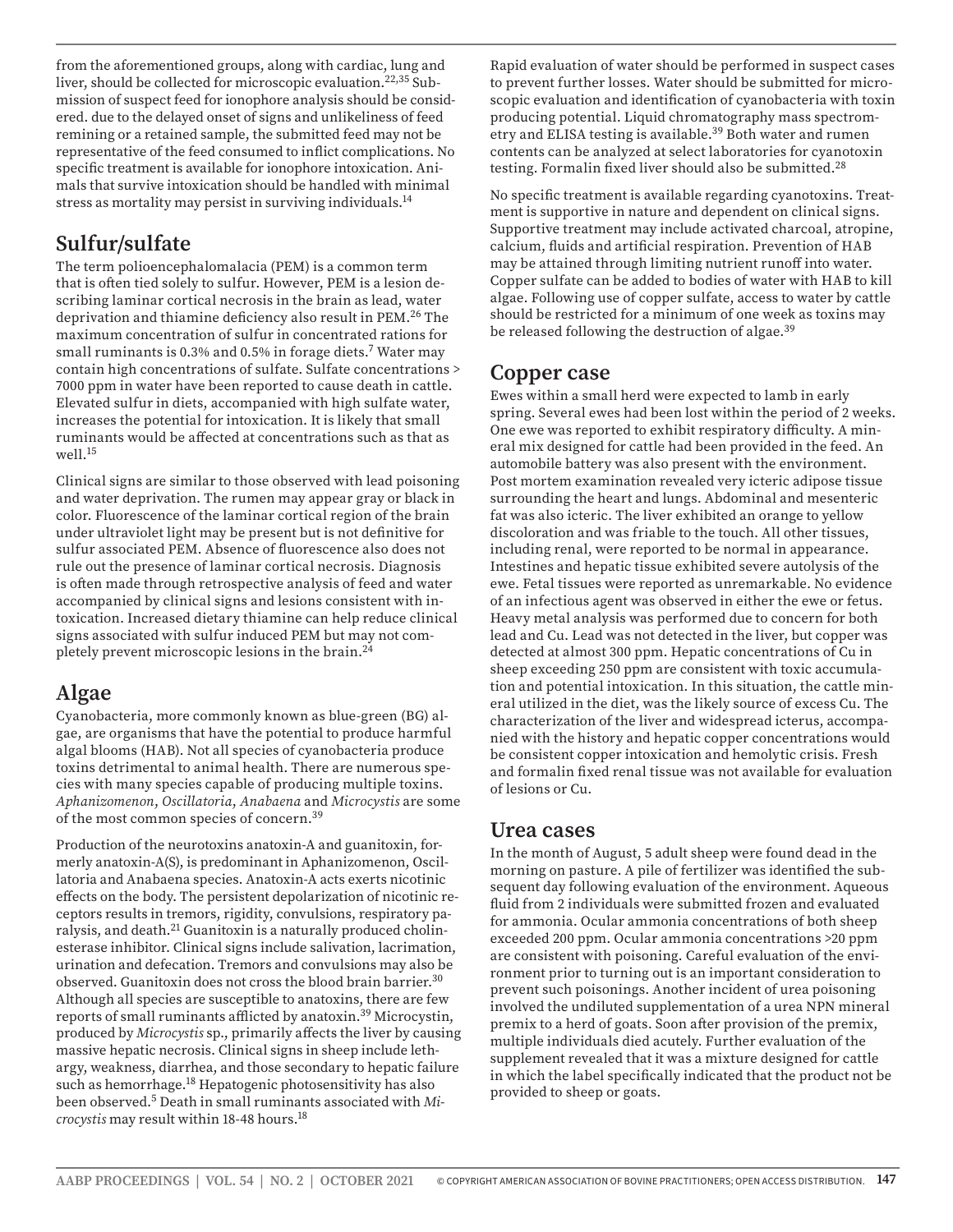#### **Ionophore case**

New feed was delivered to a herd of 200 Boer goats. The herd was comprised of both mature does and 1-3-month-old kids. Feeders were noted to contain larger amounts of feed than usual with animals displaying more interest in consuming the straw bedding. The feed was removed and replaced, with goats vigorously consuming the replacement feed. The following day, a doe exhibited weakness characterized by recumbency and inability to rise. Thiamine, penicillin and dexamethasone were administered with no effect, and the doe displayed respiratory distress prior to death. A day later, a single buck kid was found dead, and 3 does were observed exhibiting clinical signs of hind limb weakness, thrashing and panting. Death occurred soon after in all individuals. Several does were noted to have dark brown urine. Multiple goats, tissues and feed samples were submitted for evaluation. Grossly, congested lungs and hydrothorax was noted on one doe while the lungs of 2 other individuals were dark and firm. Microscopically, 3/6 goats exhibited severe skeletal myodegeneration and necrosis characterized by fragmented sarcoplasm, loss of cross striations and hypereosinophilc myocytes. Mineralization and necrotic debris replaced normal tissue. No myocardial lesions were observed. Two of the 6 were found to have suppurative bronchopneumonia while no remarkable lesions were observed on the remaining induvial. Monensin was detected in the replacement feed at 349 g/ton. The expected concentration of monensin in the feed was 20 g/ ton. An inquiry into the misformulation revealed that the feed truck had not been flushed out prior to delivery of the replacement feed. Prior to delivery of the replacement feed, the preceding load of feed contained monensin pellets (400 g/ton). The pellets were delivered with the replacement feed and resided in the bottom of the bin. The clinical history, presentation of the goats, lesions and detection of monensin at excessive levels in the feed was consistent with an ionophore intoxication. The small number affected is likely due to the limited amount of monensin pellets instead of an entire misformulated ration. Skeletal muscle breakdown likely resulted in myoglobinuria giving the urine a dark color. This case is an example of inadvertent and incorrect administration of a feed additive as a result of lack of flushing feed equipment. It also exemplifies the difference in presentation and lesions between bovine and caprine ionophore intoxication.

#### **Conclusion**

The toxins covered in this paper are by no means all-inclusive as there are many other toxins that may be encountered by small ruminants. Sheep and goats may be exposed to different toxins through a variety of ways. Clinical presentation of individuals aids in deriving a list of differentials, and toxins should always be considered. Recognition of sources, clinical signs and lesions associated with toxins in small ruminant species can greatly aid practitioners in differentiating toxic and infectious etiologies. The understanding that some intoxications in small ruminants present differently than that in bovine is critical in proper sample collection and diagnosis.

#### **References**

1. Allcroft R, et al. Lead as a nutritional hazard to farm livestock: V. The toxicity of lead to cattle and sheep and an evaluation of the lead hazard under farm conditions. *J Comp Path* 1950;60:209-218.

2. Basaraba R, et al. Toxicosis in cattle from concurrent feeding of monensin and dried distiller's grains contaminated with macrolide antibiotics. *J Vet Diagn Invest* 1999;11:79-86.

3. Bozynski CC, et al. Copper toxicosis with hemolysis and hemoglobinuric nephrosis in three adult Boer goats. *J Vet Diagn Invest* 2009;21:395-400.

4. Braselton WE, et al. Biopsy mineral analysis by inductively coupled plasma—atomic emission spectroscopy with ultrasonic nebulization. *J Vet Diagn Invest* 1997;9:395-400.

5. Carbis C, et al. Recovery of hepatic function and latent mortalities in sheep exposed to the blue-green alga Microcystis aeruginosa. *Vet Rec* 1995;137:12-15.

6. Christodoulopoulos G, et al. Diagnosis and treatment of copper poisoning caused by accidental feeding on poultry litter in a sheep flock. *Aust Vet J* 2007;85:451-453.

7. Council NR. *Nutrient Requirements of Small Ruminants: Sheep, Goats, Cervids, and New World Camelids*. Washington, DC: The National Academies Press, 2007.

8. Edjtehadi M, et al. Acute urea toxicity in sheep. *Can J Comp Med* 1978;42:63.

9. Enstitüsü SB, et al. Outbreak of peracute urea toxicosis in sheep following the consumption of new packages of grain barley. *Uludag University J Fac Vet Med* 2015.

10. Evans TJ, Casteel SW. Nitrate. *Clinical Veterinary Toxicology*. ed. Plumlee KH, 2004:127-130.

11. Gopinath C, et al. The effect of chronic copper poisoning on the kidneys of sheep. *Res Vet Sci* 1974;16:57-69.

12. Hall JO. Ionophores. *Clinical Veterinary Toxicology*. ed. Plumlee KH, 2004:120-127.

13. Hall JO. Nitrate-and nitrite-accumulating plants. *Vet Toxicol*: Elsevier, 2018:941-946.

14. Hall JO. Ionophore use and toxicosis in cattle. *Vet Clin North Am: Food Anim Pract* 2000;16:497-509.

15. Hamlen H, et al. Polioencephalomalacia in cattle consuming water with elevated sodium sulfate levels: A herd investigation. *Can Vet J* 1993;34:153.

16. Humphries W, et al. Use of ammonium tetrathiomolybdate in the treatment of copper poisoning in sheep. *Vet Rec*  1986;119:596-598.

17. Issi M, et al. Acute nitrate poisoning in goats. *Kafkas Universitesi Veteriner Fakultesi Dergisi* 2009;15:807-810.

18. Jackson A, et al. Clinical and pathological changes in sheep experimentally poisoned by the blue-green alga Microcystis aeruginosa. *Vet Pathol* 1984;21:102-113.

19. Kerr L, et al. Chronic copper poisoning in sheep grazing pastures fertilized with swine manure. *JAVMA* 1991;198:99-101.

20. Moeller RB. Copper. *Clinical Veterinary Toxicology*. ed. Plumlee KH, 2004:195-197.

21. Molloy L, et al. Anatoxin-a is a potent agonist of the nicotinic acetylcholine receptor of bovine adrenal chromaffin cells. *European J Pharmacol: Mol Pharmacol* 1995;289:447-453.

22. Nation P, et al. Clinical signs and pathology of accidental monensin poisoning in sheep. *Can Vet J* 1982;23:323.